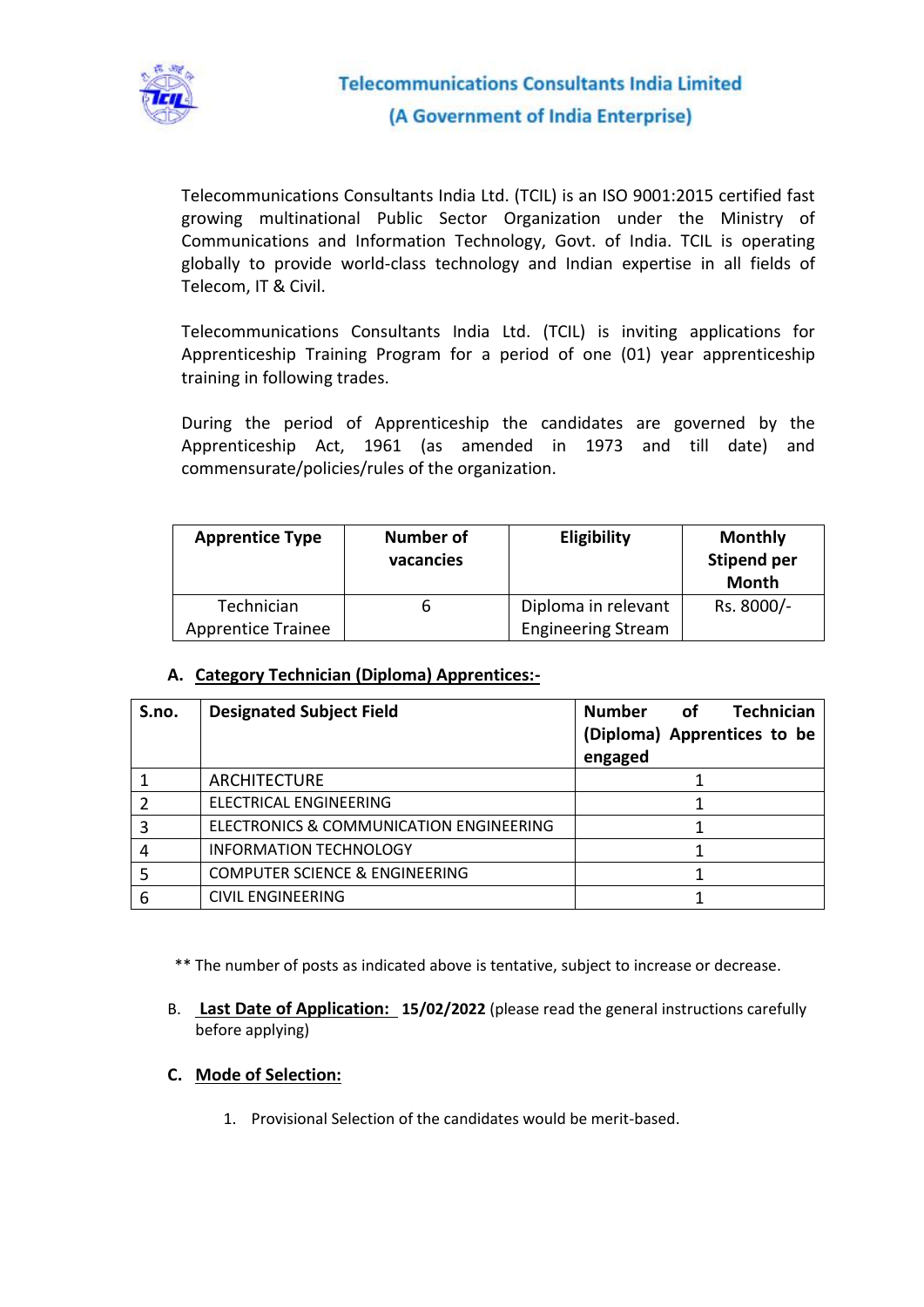

## **Telecommunications Consultants India Limited** (A Government of India Enterprise)

- 2. The final selection will be based on Interview/Verification of certificates /testimonials at the time of Joining.
- 3. Any communication wrt to the candidates shall be through the registered email Ids of the candidates.

### **D. General Conditions:**

- 1. Candidates who are undergoing/undergone apprenticeship training under Apprentices Act elsewhere are not eligible to apply.
- 2. The age of candidates should be between 18 to 28 years as on 31.01.2022. Age relaxation in upper age admissible as per of GOI guidelines for SC/ST/OBC.
- 3. Candidates passed degree in or after 2019 are eligible.
- 4. Reservation for SC/ST/OBC as applicable will be followed, however in case of nonavailability of candidates in reserved categories it will be filled from other reserved categories/general categories
- 5. TCIL has no obligation to give regular employment to apprentice. They shall have no right to claim the regular employment from TCIL on the basis of this Apprenticeship Act at any point of time. This training program shall not create any liability on TCIL for providing any job to apprentice.
- 6. Provisionally selected candidates have to give undertaking that after completion of training they will not ask for employment.
- 7. The decision of TCIL Management will be final and binding on all candidates on all matters relating to eligibity , acceptance or rejection of the application , mode of selection, cancellation of selection process either in full or part etc. No Correspondence will be entertained in this regard. Filling of the seats is solely at the discretion of the management based on suitability of candidate and no claim will be entertained if some of the seats are not filled due to unsuitability /insufficient no. of candidates.
- 8. TCIL management does not take any responsibility to reply to the candidates/organization for non-selection/non issuance of Call letter.
- 9. It shall solely be the responsibility of the candidates to get their profile verified from the respective regional Board.
- 10. Candidates applying for more than one discipline will not be considered and their applications will be rejected.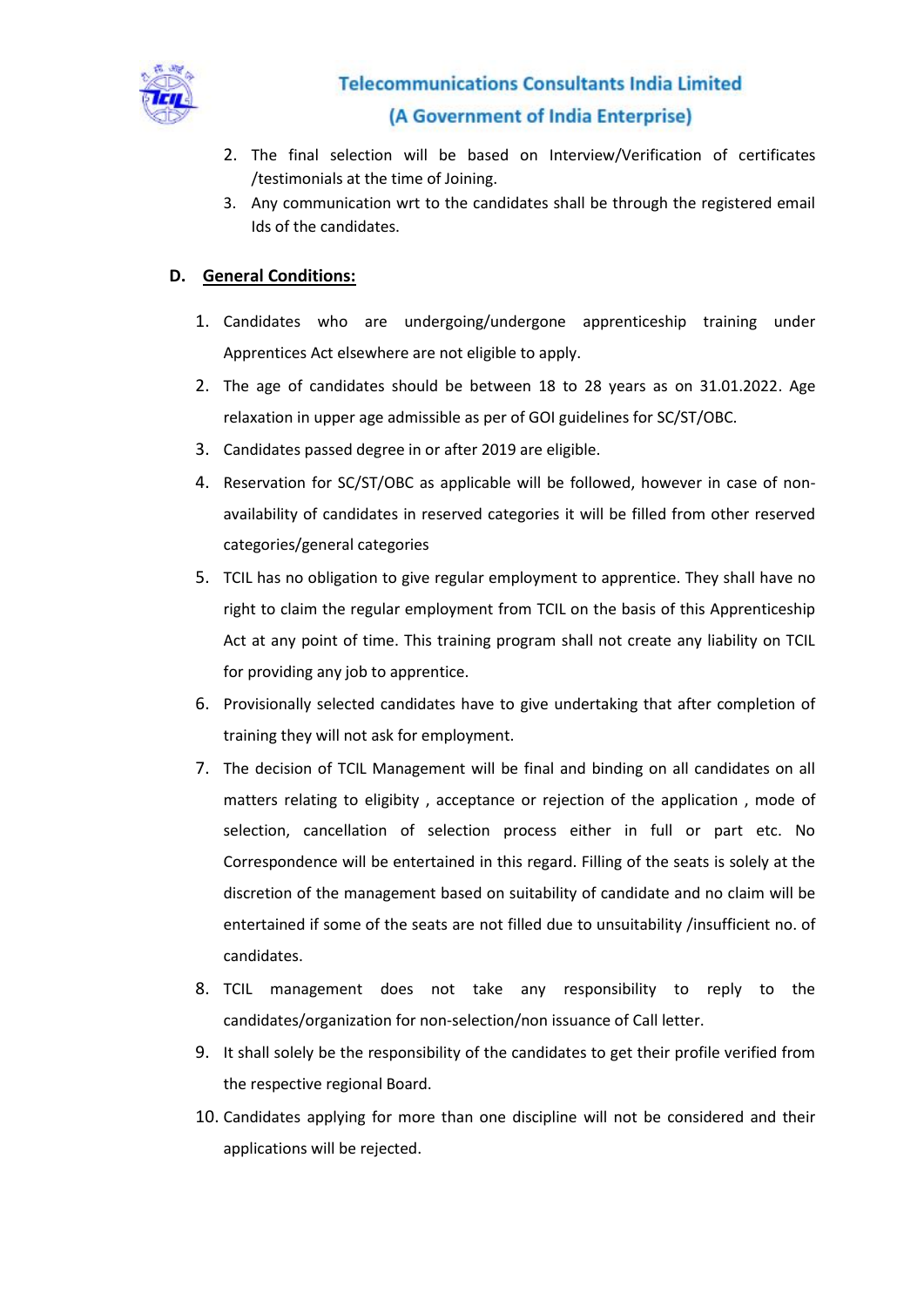

- 11. No application Fee being charged.
- 12. The interested candidates are required to apply through BOAT's portal [www.mhrdnats.gov.in](http://www.mhrdnats.gov.in/)
- 13. Valid registration number with National Apprenticeship Training scheme (NATS) Portal is compulsory to apply for the above positions.
- 14. After registering yourself, fill the complete form and send the scanned copy of the application along with the certificates /testimonials to [tcilapprentice2021@gmail.com.](mailto:tcilapprentice2021@gmail.com) Original Applications along with the certificates /testimonials send it to the following address up to the last date receipt of applications.
- 15. No TA/DA will be provided for interview or joining.

### **The General Manager (HRD),**

### **TCIL Bhawan, Greater Kailash-I, New Delhi-110048**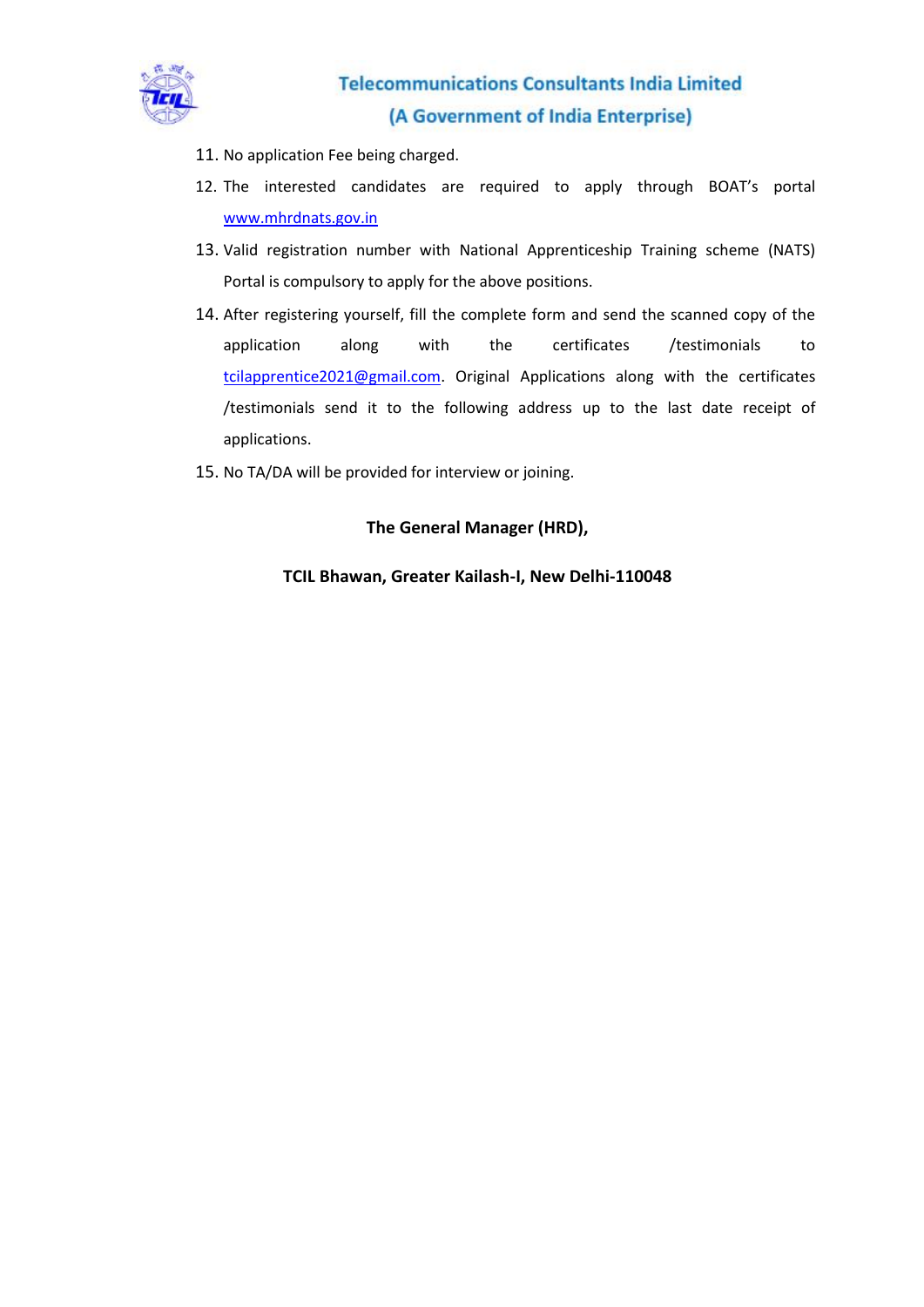

**Telecommunications Consultants India Limited** 

## (A Government of India Enterprise)

### **APPLICATION FORMAT FOR APPRENTICESHIP TRAINING**

1. **Training Discipline :** --------------------------------------------------------- **PASTE RECENT PASSPORT SIZE PHOTOGRAPH**

#### 2. **Personal Details**

| A) NAME                        | <b>B) FATHER'S NAME/HUSBAND'S</b><br><b>NAME</b> |
|--------------------------------|--------------------------------------------------|
| C) DATE OF BIRTH               | D) AGE AS ON TODAY                               |
| E) GENDER                      | F) MARITAL STATUS                                |
| G) AADHAAR NO.                 | H) NATS REGISTRATION NO.                         |
| I) CATEGORY<br>(SC/ST/OBC/GEN) | <b>J) NATIONALITY</b>                            |

| 3. |            | <b>Address for Correspondence</b> | <b>Permanent Address</b> |
|----|------------|-----------------------------------|--------------------------|
|    | Address    |                                   |                          |
|    | Tel. No.   |                                   |                          |
|    | Mobile No. |                                   |                          |
|    | E-Mail     |                                   |                          |

(Signature of Candidate)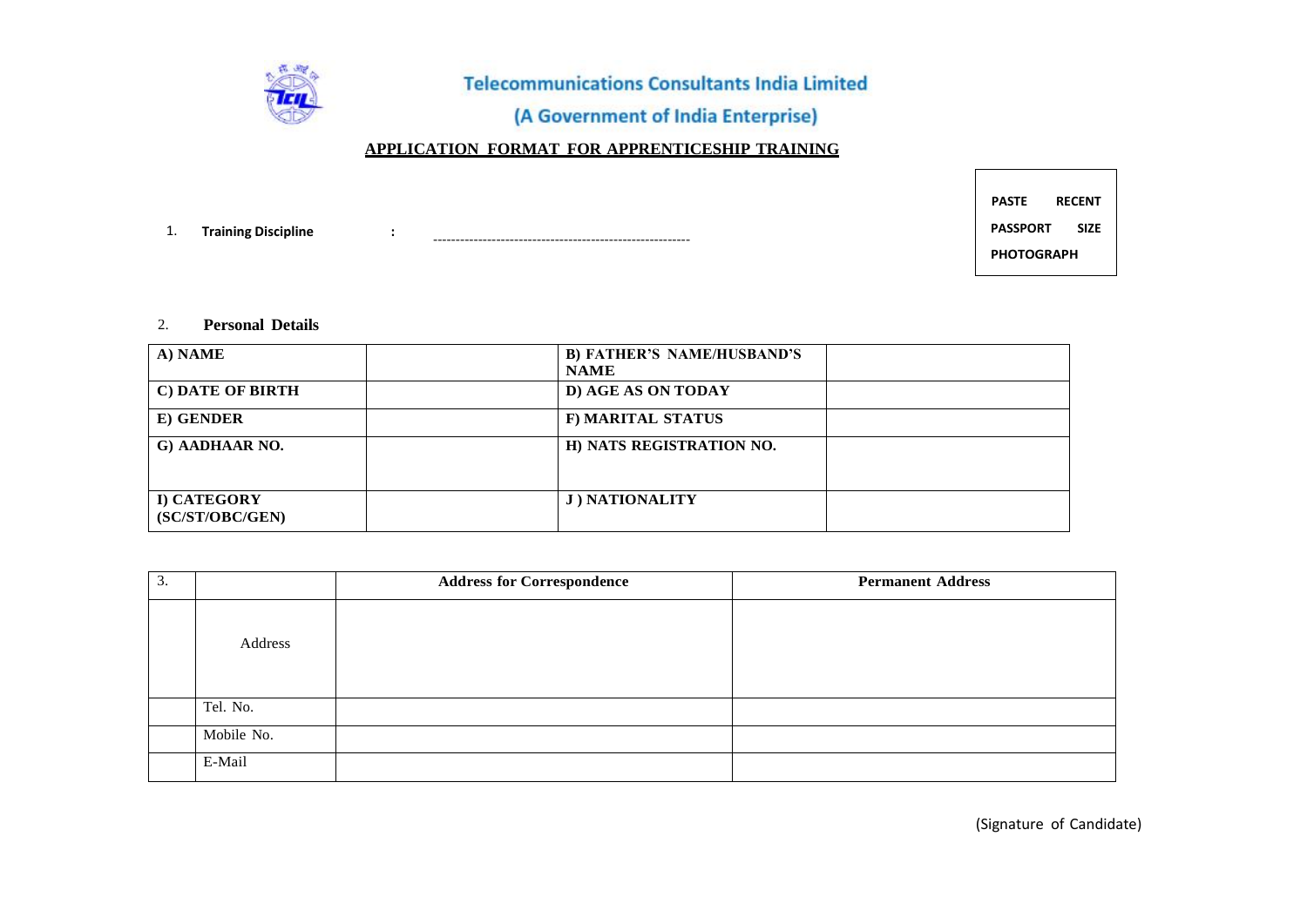

### **4 (a). Academic Qualifications in descending order**

| Sl. | <b>Examination Passed</b> | Name of                       | <b>Year of Passing</b> | % of Marks/ | Specialization |
|-----|---------------------------|-------------------------------|------------------------|-------------|----------------|
| No. |                           | <b>Institution/University</b> |                        | Grade       |                |
|     |                           |                               |                        |             |                |
|     |                           |                               |                        |             |                |
|     |                           |                               |                        |             |                |

### **4 (b). Certification (if any)**

| SI.<br>No. | <b>Course/Certification</b> | <b>Field</b> | Name of<br><b>Institution/University</b> | <b>Year of Passing</b> |
|------------|-----------------------------|--------------|------------------------------------------|------------------------|
|            |                             |              |                                          |                        |
|            |                             |              |                                          |                        |
|            |                             |              |                                          |                        |

| Any other information relevant to the training : |
|--------------------------------------------------|
|                                                  |
|                                                  |
|                                                  |
|                                                  |
|                                                  |

(Signature of Candidate)